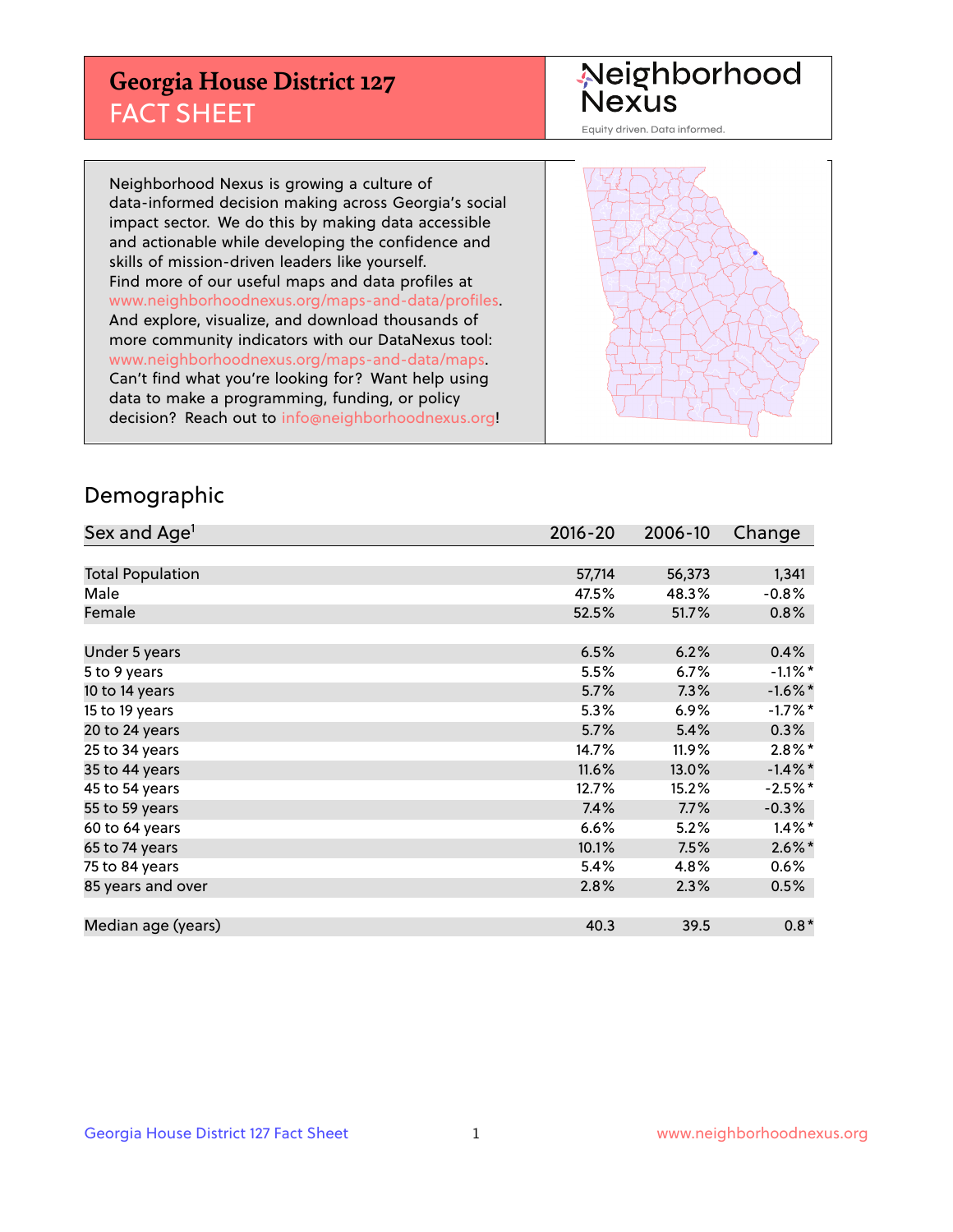## Demographic, continued...

| Race <sup>2</sup>                                            | $2016 - 20$ | 2006-10 | Change     |
|--------------------------------------------------------------|-------------|---------|------------|
| <b>Total population</b>                                      | 57,714      | 56,373  | 1,341      |
| One race                                                     | 96.5%       | 98.3%   | $-1.8\%$ * |
| White                                                        | 74.4%       | 77.3%   | $-2.9%$ *  |
| <b>Black or African American</b>                             | 14.8%       | 15.5%   | $-0.7%$    |
| American Indian and Alaska Native                            | 0.1%        | 0.1%    | 0.0%       |
| Asian                                                        | 6.0%        | 4.8%    | $1.3\%$ *  |
| Native Hawaiian and Other Pacific Islander                   | 0.0%        | 0.0%    | $-0.0%$    |
| Some other race                                              | 1.1%        | 0.6%    | 0.5%       |
| Two or more races                                            | 3.5%        | 1.7%    | $1.8\%$ *  |
| Race alone or in combination with other race(s) <sup>3</sup> | $2016 - 20$ | 2006-10 | Change     |
| Total population                                             | 57,714      | 56,373  | 1,341      |
| White                                                        | 77.7%       | 78.8%   | $-1.0%$    |
| <b>Black or African American</b>                             | 15.8%       | 16.4%   | $-0.6%$    |
| American Indian and Alaska Native                            | 0.5%        | 0.8%    | $-0.3%$    |
| Asian                                                        | 7.5%        | 5.3%    | $2.2\%$ *  |
| Native Hawaiian and Other Pacific Islander                   | 0.1%        | 0.1%    | $0.0\%$    |
| Some other race                                              | 2.4%        | 0.6%    | $1.8\%$ *  |
| Hispanic or Latino and Race <sup>4</sup>                     | $2016 - 20$ | 2006-10 | Change     |
| Total population                                             | 57,714      | 56,373  | 1,341      |
| Hispanic or Latino (of any race)                             | 5.6%        | 2.4%    | $3.1\%$ *  |
| Not Hispanic or Latino                                       | 94.4%       | 97.6%   | $-3.1\%$ * |
| White alone                                                  | 70.8%       | 75.5%   | $-4.7%$    |
| Black or African American alone                              | 14.6%       | 15.4%   | $-0.8%$    |
| American Indian and Alaska Native alone                      | 0.0%        | 0.1%    | $-0.1%$    |
| Asian alone                                                  | 6.0%        | 4.7%    | $1.3\%$ *  |
| Native Hawaiian and Other Pacific Islander alone             | $0.0\%$     | 0.0%    | $-0.0%$    |
| Some other race alone                                        | 0.1%        | 0.3%    | $-0.2%$    |
| Two or more races                                            | 2.9%        | 1.6%    | $1.3\%$ *  |
| U.S. Citizenship Status <sup>5</sup>                         | $2016 - 20$ | 2006-10 | Change     |
|                                                              |             |         |            |
| Foreign-born population                                      | 5,462       | 3,459   | $2,002*$   |
| Naturalized U.S. citizen                                     | 56.3%       | 63.3%   | $-7.0%$    |
| Not a U.S. citizen                                           | 43.7%       | 36.7%   | 7.0%       |
| Citizen, Voting Age Population <sup>6</sup>                  | $2016 - 20$ | 2006-10 | Change     |
| Citizen, 18 and over population                              | 43,233      | 41,486  | $1,747*$   |
| Male                                                         | 46.2%       | 46.5%   | $-0.3%$    |
| Female                                                       | 53.8%       | 53.5%   | 0.3%       |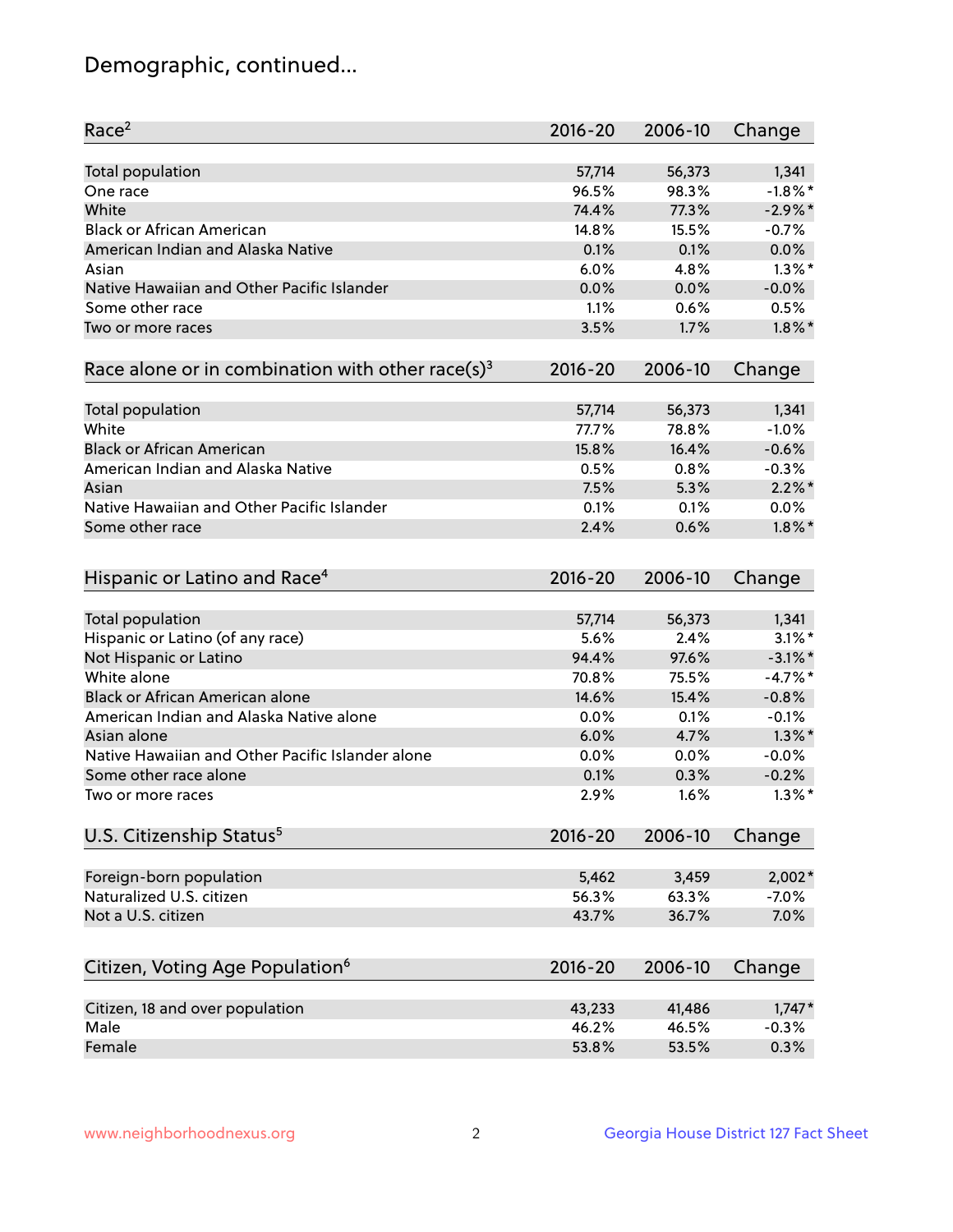#### Economic

| Income <sup>7</sup>                                 | 2016-20 | 2006-10 | Change     |
|-----------------------------------------------------|---------|---------|------------|
|                                                     |         |         |            |
| All households                                      | 21,165  | 21,681  | $-516$     |
| Less than \$10,000                                  | 3.7%    | 5.5%    | $-1.8%$    |
| \$10,000 to \$14,999                                | 1.9%    | 3.6%    | $-1.6\%$ * |
| \$15,000 to \$24,999                                | 8.3%    | 9.1%    | $-0.7%$    |
| \$25,000 to \$34,999                                | 7.5%    | 9.0%    | $-1.5%$    |
| \$35,000 to \$49,999                                | 11.1%   | 14.9%   | $-3.7%$ *  |
| \$50,000 to \$74,999                                | 20.3%   | 17.5%   | $2.7\%$ *  |
| \$75,000 to \$99,999                                | 14.6%   | 14.2%   | 0.3%       |
| \$100,000 to \$149,999                              | 15.0%   | 14.5%   | 0.5%       |
| \$150,000 to \$199,999                              | 8.0%    | 4.8%    | $3.2\%$ *  |
| \$200,000 or more                                   | 9.7%    | 6.9%    | $2.7\%$ *  |
| Median household income (dollars)                   | 71,494  | 61,628  | 9,866*     |
| Mean household income (dollars)                     | 98,898  | 84,025  | 14,874*    |
| With earnings                                       | 77.7%   | 80.5%   | $-2.8\%$ * |
| Mean earnings (dollars)                             | 96,121  | 81,223  | 14,898*    |
| <b>With Social Security</b>                         | 34.3%   | 28.0%   | $6.3\%$ *  |
| Mean Social Security income (dollars)               | 23,013  | 17,226  | 5,787*     |
| With retirement income                              | 26.9%   | 22.9%   | 4.0%*      |
| Mean retirement income (dollars)                    | 33,325  | 28,798  | 4,527      |
| With Supplemental Security Income                   | 4.2%    | 3.2%    | 0.9%       |
| Mean Supplemental Security Income (dollars)         | 9,290   | 7,524   | 1,766      |
| With cash public assistance income                  | 1.9%    | 1.3%    | 0.6%       |
| Mean cash public assistance income (dollars)        | 227     | 3,108   | $-2,882$   |
| With Food Stamp/SNAP benefits in the past 12 months | 6.5%    | 4.8%    | $1.7\%$ *  |
|                                                     |         |         |            |
| Families                                            | 13,963  | 15,501  | $-1,539*$  |
| Less than \$10,000                                  | 1.7%    | 3.3%    | $-1.6%$    |
| \$10,000 to \$14,999                                | 0.9%    | 1.8%    | $-1.0%$    |
| \$15,000 to \$24,999                                | 4.9%    | 5.8%    | $-0.9%$    |
| \$25,000 to \$34,999                                | 5.5%    | 7.7%    | $-2.2%$    |
| \$35,000 to \$49,999                                | 8.5%    | 12.3%   | $-3.9\%$ * |
| \$50,000 to \$74,999                                | 20.4%   | 19.0%   | 1.4%       |
| \$75,000 to \$99,999                                | 15.8%   | 16.0%   | $-0.1%$    |
| \$100,000 to \$149,999                              | 17.9%   | 18.2%   | $-0.3%$    |
| \$150,000 to \$199,999                              | 11.8%   | 6.4%    | $5.4\%$ *  |
| \$200,000 or more                                   | 12.5%   | 9.4%    | $3.1\%$ *  |
| Median family income (dollars)                      | 87,800  | 75,042  | 12,758*    |
| Mean family income (dollars)                        | 119,007 | 100,145 | 18,862*    |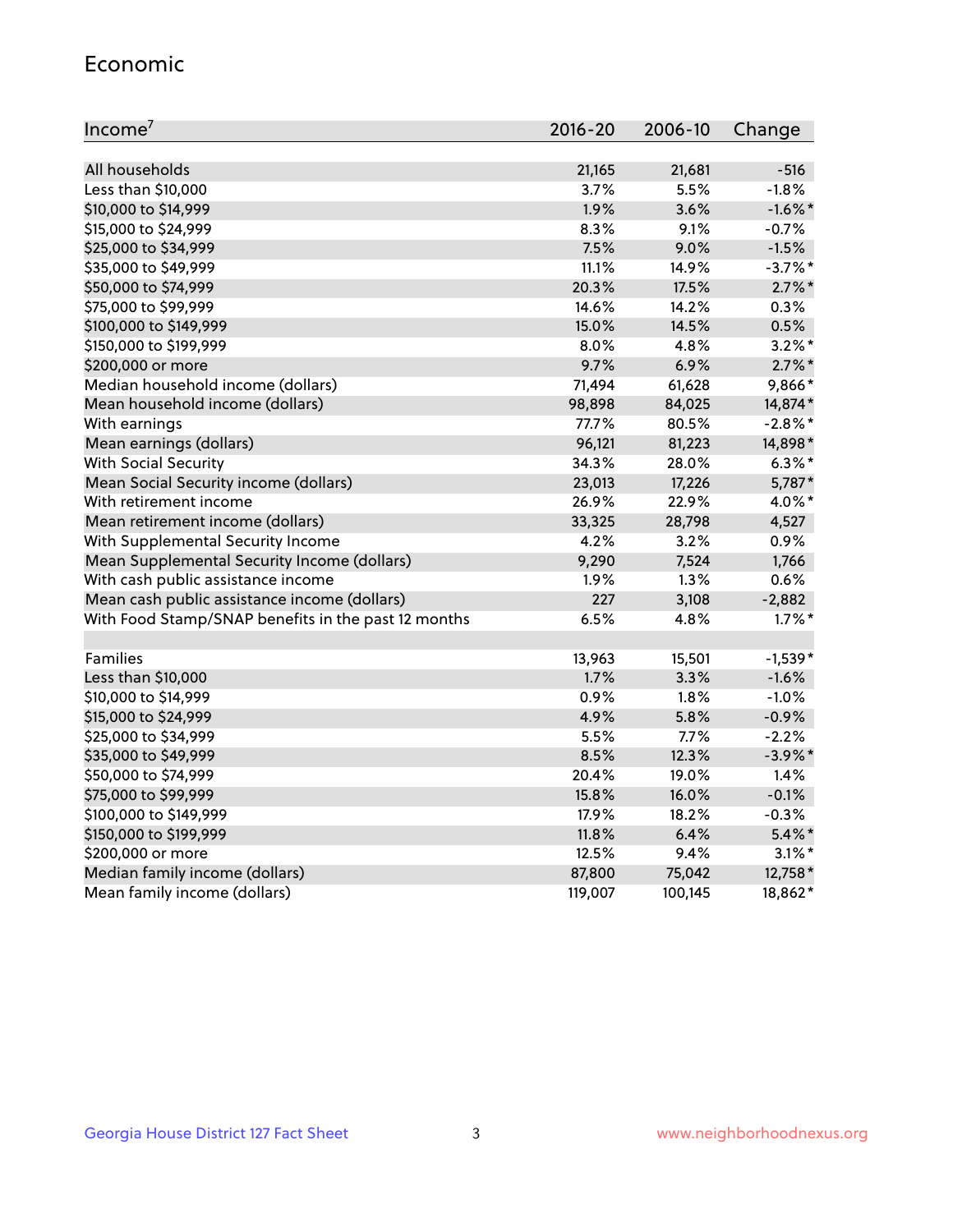## Economic, continued...

| Income, continued <sup>8</sup>                           | $2016 - 20$ | 2006-10 | Change   |
|----------------------------------------------------------|-------------|---------|----------|
|                                                          |             |         |          |
| Nonfamily households                                     | 7,203       | 6,180   | $1,023*$ |
| Median nonfamily income (dollars)                        | 45,123      | 33,891  | 11,232*  |
| Mean nonfamily income (dollars)                          | 58,658      | 41,366  | 17,293*  |
|                                                          |             |         |          |
| Median earnings for workers (dollars)                    | 38,309      | 34,194  | $4,115*$ |
| Median earnings for male full-time, year-round workers   | 59,184      | 54,885  | 4,299*   |
| (dollars)                                                |             |         |          |
| Median earnings for female full-time, year-round workers | 47,483      | 36,144  | 11,340*  |
| (dollars)                                                |             |         |          |
|                                                          |             |         |          |
| Per capita income (dollars)                              | 39,182      | 33,149  | $6,033*$ |
|                                                          |             |         |          |
| Families and People Below Poverty Level <sup>9</sup>     | $2016 - 20$ | 2006-10 | Change   |
|                                                          |             |         |          |
| <b>All families</b>                                      | 4.5%        | 6.5%    | $-2.0%$  |
| With related children under 18 years                     | 8.1%        | 10.7%   | $-2.6%$  |
| With related children under 5 years only                 | 4.1%        | 16.0%   | $-11.9%$ |
| Married couple families                                  | 1.5%        | 2.5%    | $-1.1%$  |
| With related children under 18 years                     | 2.7%        | 3.2%    | $-0.5%$  |
| With related children under 5 years only                 | 1.4%        | 11.3%   | $-9.9%$  |
| Families with female householder, no husband present     | 13.0%       | 23.6%   | $-10.6%$ |
| With related children under 18 years                     | 15.5%       | 31.7%   | $-16.2%$ |
| With related children under 5 years only                 | 11.1%       | 33.2%   | $-22.1%$ |
|                                                          |             |         |          |
| All people                                               | 7.6%        | 8.6%    | $-0.9%$  |
| Under 18 years                                           | 9.5%        | 10.1%   | $-0.6%$  |
| Related children under 18 years                          | 9.0%        | 9.7%    | $-0.7%$  |
| Related children under 5 years                           | 7.1%        | 15.1%   | $-8.0%$  |
| Related children 5 to 17 years                           | 9.9%        | 7.8%    | 2.0%     |
| 18 years and over                                        | 7.1%        | 8.1%    | $-1.0%$  |
| 18 to 64 years                                           | 7.9%        | 9.0%    | $-1.1%$  |
| 65 years and over                                        | 4.6%        | 4.1%    | 0.5%     |
| People in families                                       | 5.4%        | 6.1%    | $-0.8%$  |
| Unrelated individuals 15 years and over                  | 18.5%       | 22.9%   | $-4.4%$  |
|                                                          |             |         |          |
| Non-Hispanic white people                                | 6.4%        | 5.8%    | 0.6%     |
| Black or African-American people                         | 11.1%       | 19.0%   | $-7.9%$  |
| Asian people                                             | 11.4%       | 8.1%    | 3.4%     |
| Hispanic or Latino people                                | 12.6%       | 19.8%   | $-7.2%$  |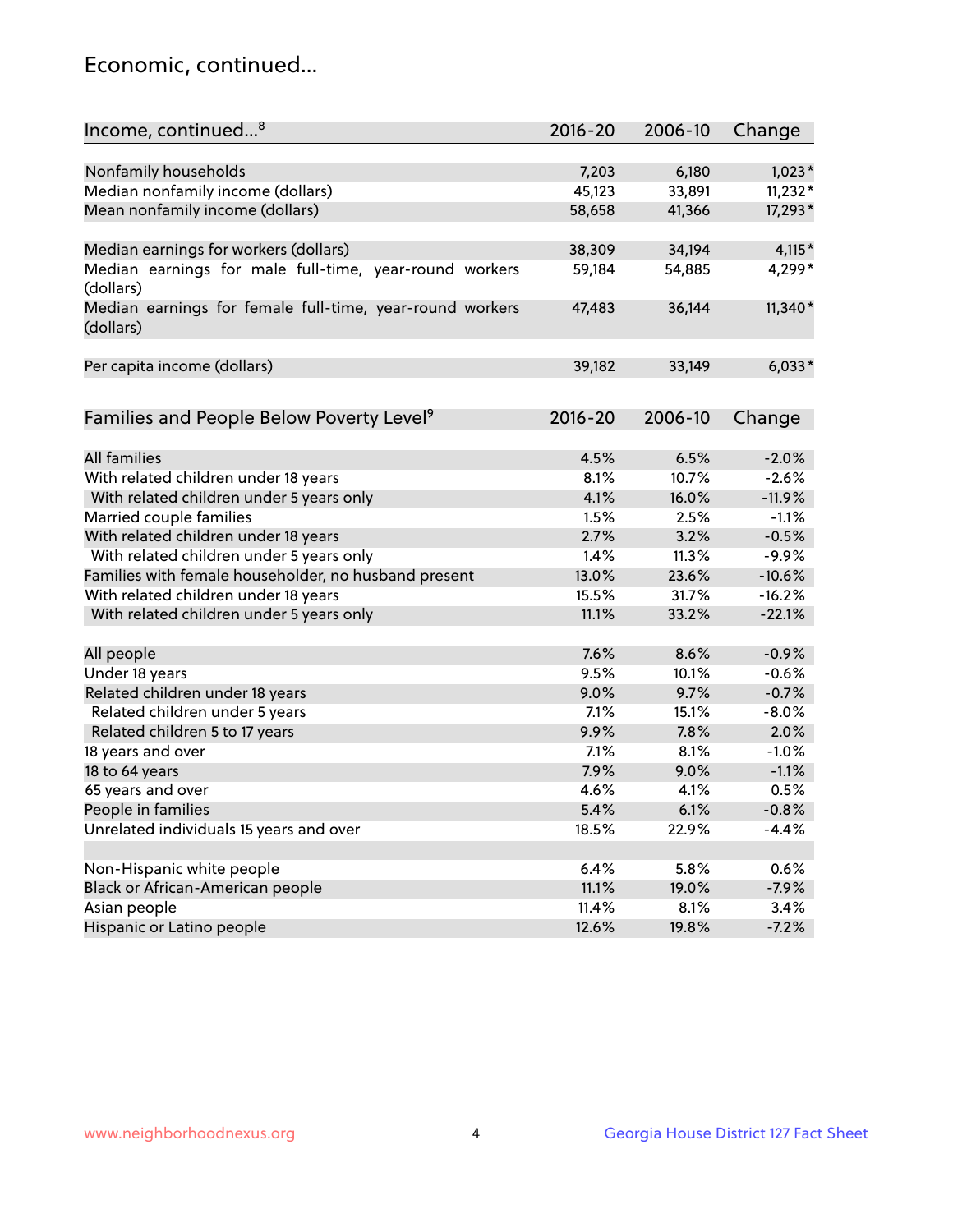## Employment

| Employment Status <sup>10</sup>                               | $2016 - 20$ | 2006-10 | Change     |
|---------------------------------------------------------------|-------------|---------|------------|
|                                                               |             |         |            |
| Population 16 years and over                                  | 46,871      | 44,116  | 2,756*     |
| In labor force                                                | 63.0%       | 63.4%   | $-0.5%$    |
| Civilian labor force                                          | 61.8%       | 62.0%   | $-0.2%$    |
| Employed                                                      | 59.0%       | 58.3%   | 0.7%       |
| Unemployed                                                    | 2.8%        | 3.7%    | $-0.9%$    |
| <b>Armed Forces</b>                                           | 1.2%        | 1.5%    | $-0.3%$    |
| Not in labor force                                            | 37.0%       | 36.6%   | 0.5%       |
|                                                               |             |         |            |
| Civilian labor force                                          | 28,959      | 27,348  | 1,610      |
| <b>Unemployment Rate</b>                                      | 4.5%        | 6.0%    | $-1.4%$    |
| Females 16 years and over                                     | 25,291      | 23,633  | $1,659*$   |
| In labor force                                                | 58.8%       | 57.5%   | 1.3%       |
| Civilian labor force                                          | 58.2%       | 56.6%   | 1.7%       |
| Employed                                                      | 56.7%       | 53.2%   | 3.5%       |
|                                                               |             |         |            |
| Own children of the householder under 6 years                 | 4,097       | 4,267   | $-170$     |
| All parents in family in labor force                          | 69.3%       | 59.1%   | 10.2%      |
|                                                               |             |         |            |
| Own children of the householder 6 to 17 years                 | 7,677       | 8,985   | $-1,309*$  |
| All parents in family in labor force                          | 73.0%       | 70.0%   | 3.0%       |
|                                                               |             |         |            |
| Industry <sup>11</sup>                                        | $2016 - 20$ | 2006-10 | Change     |
| Civilian employed population 16 years and over                | 27,654      | 25,720  | 1,934      |
| Agriculture, forestry, fishing and hunting, and mining        | 0.2%        | 0.4%    | $-0.2%$    |
| Construction                                                  | 8.1%        | 5.4%    | $2.7\%$ *  |
| Manufacturing                                                 | 7.7%        | 9.9%    | $-2.2%$ *  |
| Wholesale trade                                               | 1.2%        | 2.6%    | $-1.3%$    |
| Retail trade                                                  | 9.1%        | 11.5%   | $-2.4\%$ * |
| Transportation and warehousing, and utilities                 | 5.8%        | 4.3%    | 1.5%       |
| Information                                                   | 1.9%        | 2.4%    | $-0.5%$    |
| Finance and insurance, and real estate and rental and leasing | 7.3%        | 6.9%    | 0.4%       |
| Professional, scientific, and management, and administrative  | $9.9\%$     | 11.1%   | $-1.3%$    |
| and waste management services                                 |             |         |            |
| Educational services, and health care and social assistance   | 27.0%       | 26.5%   | 0.5%       |
| Arts, entertainment, and recreation, and accommodation and    | 12.3%       | 8.5%    | $3.8\%$ *  |
| food services                                                 |             |         |            |
| Other services, except public administration                  | 4.4%        | 5.3%    | $-0.9%$    |
| Public administration                                         | 5.0%        | 5.1%    | $-0.1%$    |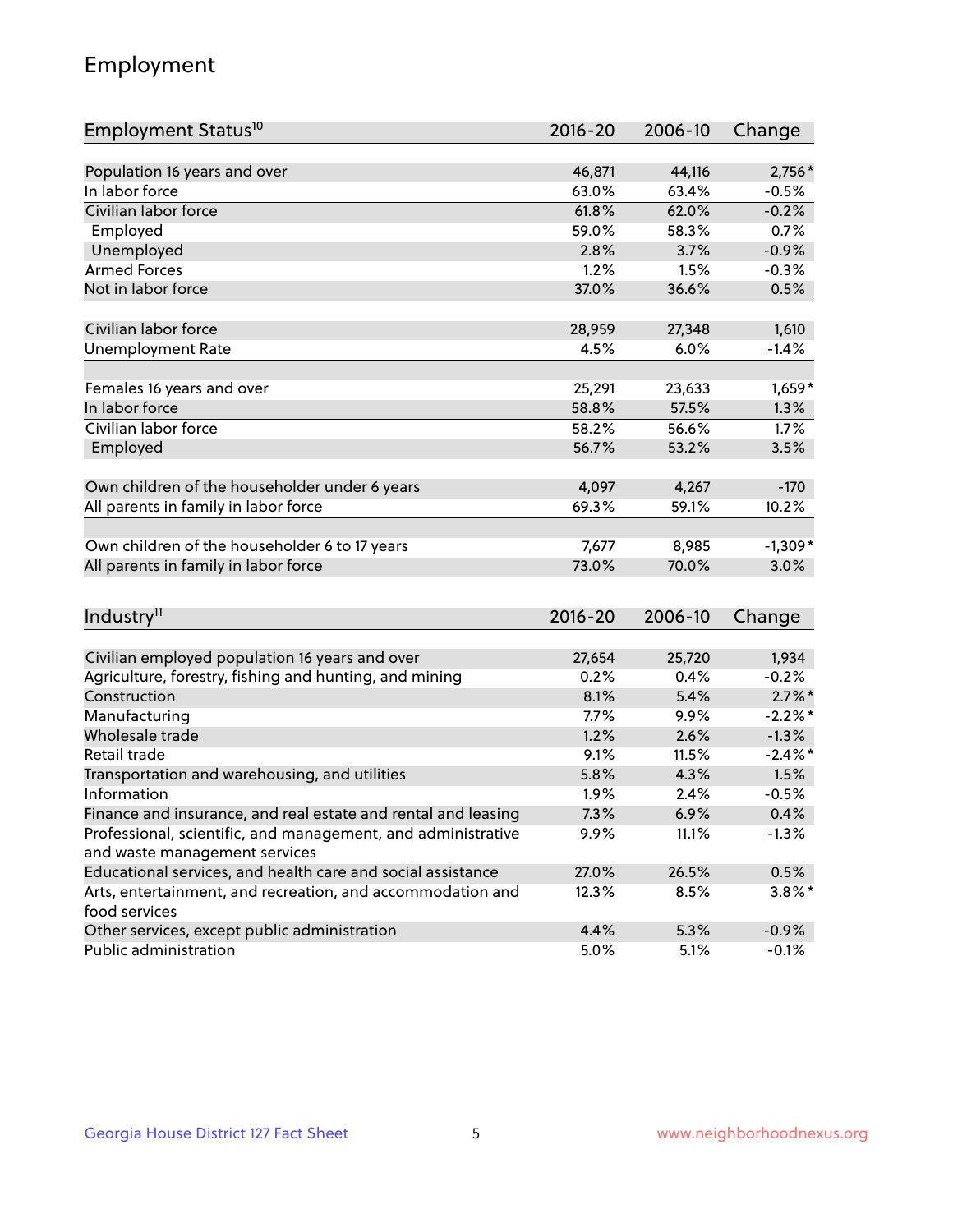## Employment, continued...

| Occupation <sup>12</sup>                                    | $2016 - 20$ | 2006-10 | Change     |
|-------------------------------------------------------------|-------------|---------|------------|
| Civilian employed population 16 years and over              | 27,654      | 25,720  | 1,934      |
| Management, business, science, and arts occupations         | 45.2%       | 43.4%   | $1.8\%$ *  |
| Service occupations                                         | 17.0%       | 13.5%   | $3.5\%$ *  |
| Sales and office occupations                                | 21.6%       | 26.1%   | $-4.6\%$ * |
| and<br>maintenance<br>Natural                               | 8.5%        | 7.0%    | 1.5%       |
| resources,<br>construction,<br>occupations                  |             |         |            |
| Production, transportation, and material moving occupations | 7.7%        | 9.9%    | $-2.1\%$ * |
| Class of Worker <sup>13</sup>                               | $2016 - 20$ | 2006-10 | Change     |
|                                                             |             |         |            |
| Civilian employed population 16 years and over              | 27,654      | 25,720  | 1,934      |
| Private wage and salary workers                             | 74.3%       | 75.9%   | $-1.7%$    |
| Government workers                                          | 19.8%       | 18.1%   | 1.7%       |
| Self-employed in own not incorporated business workers      | 5.9%        | 5.7%    | 0.2%       |
| Unpaid family workers                                       | 0.0%        | 0.2%    | $-0.2%$    |
| Job Flows <sup>14</sup>                                     | 2019        | 2010    | Change     |
|                                                             |             |         |            |
| Total Jobs in district                                      | 24,302      | 19,934  | 4,368      |
| Held by residents of district                               | 14.3%       | 15.8%   | $-1.6%$    |
| Held by non-residents of district                           | 85.7%       | 84.2%   | 1.6%       |
| Jobs by Industry Sector <sup>15</sup>                       | 2019        | 2010    | Change     |
| Total Jobs in district                                      | 24,302      | 19,934  | 4,368      |
|                                                             |             |         | 0.9%       |
| Goods Producing sectors                                     | 10.3%       | 9.4%    |            |
| Trade, Transportation, and Utilities sectors                | 21.8%       | 25.9%   | $-4.1%$    |
| All Other Services sectors                                  | 67.9%       | 64.7%   | 3.2%       |
| Total Jobs in district held by district residents           | 3,467       | 3,156   | 311        |
| <b>Goods Producing sectors</b>                              | 11.2%       | 8.5%    | 2.7%       |
| Trade, Transportation, and Utilities sectors                | 19.2%       | 17.6%   | 1.7%       |
| All Other Services sectors                                  | 69.6%       | 74.0%   | $-4.4%$    |
|                                                             |             |         |            |
| Jobs by Earnings <sup>16</sup>                              | 2019        | 2010    | Change     |
|                                                             |             |         | 4,368      |
| Total Jobs in district                                      | 24,302      | 19,934  |            |
| Jobs with earnings \$1250/month or less                     | 36.8%       | 37.5%   | $-0.7%$    |
| Jobs with earnings \$1251/month to \$3333/month             | 37.4%       | 39.5%   | $-2.1%$    |
| Jobs with earnings greater than \$3333/month                | 25.8%       | 23.1%   | 2.8%       |
| Total Jobs in district held by district residents           | 3,467       | 3,156   | 311        |
| Jobs with earnings \$1250/month or less                     | 32.7%       | 35.8%   | $-3.2%$    |
| Jobs with earnings \$1251/month to \$3333/month             | 35.0%       | 37.4%   | $-2.4%$    |
| Jobs with earnings greater than \$3333/month                | 32.3%       | 26.7%   | 5.6%       |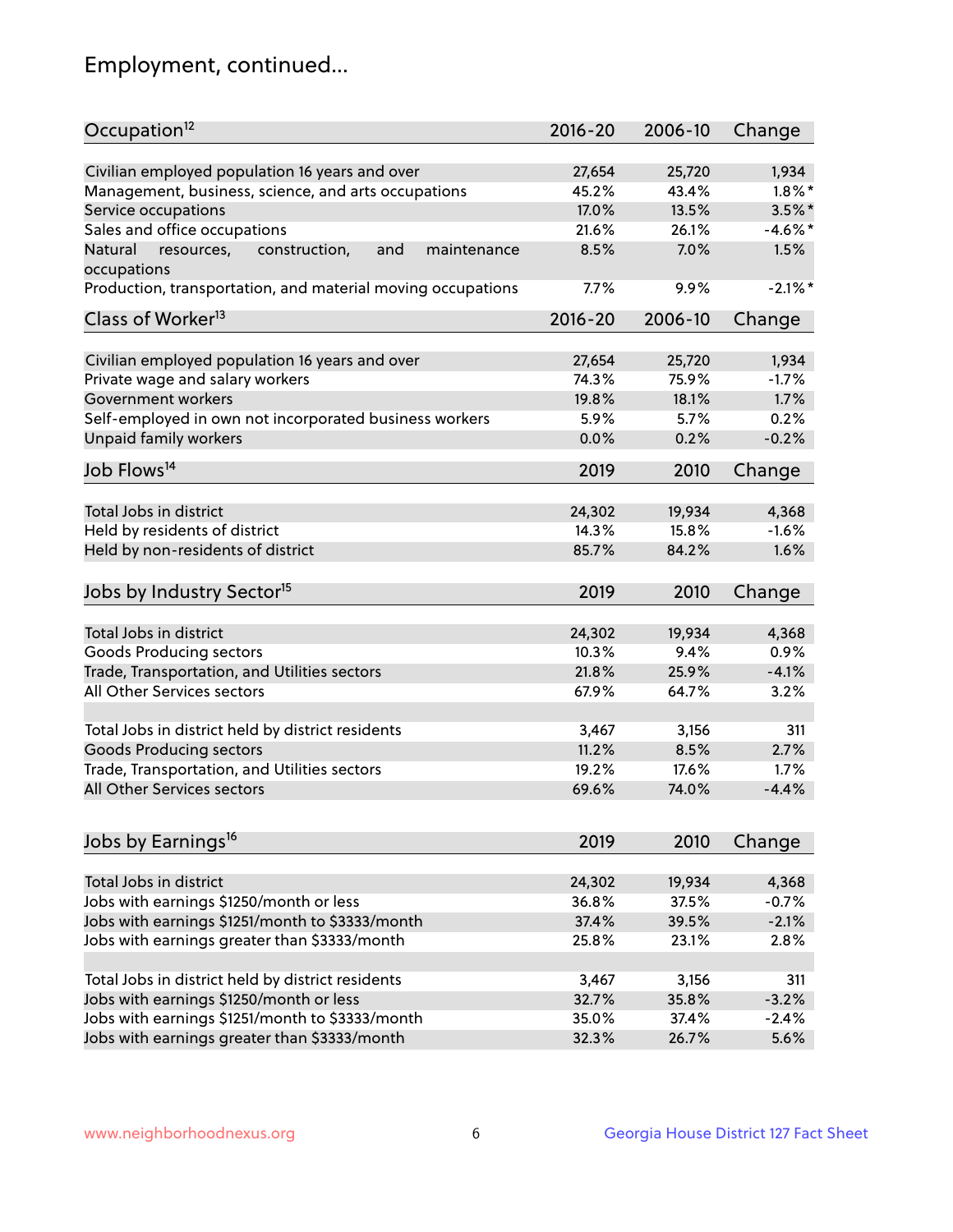## Employment, continued...

| Jobs by Age of Worker <sup>17</sup>               | 2019   | 2010   | Change  |
|---------------------------------------------------|--------|--------|---------|
|                                                   |        |        |         |
| Total Jobs in district                            | 24,302 | 19,934 | 4,368   |
| Jobs with workers age 29 or younger               | 30.8%  | 29.9%  | 0.9%    |
| Jobs with workers age 30 to 54                    | 49.3%  | 53.2%  | $-3.8%$ |
| Jobs with workers age 55 or older                 | 19.9%  | 16.9%  | 3.0%    |
|                                                   |        |        |         |
| Total Jobs in district held by district residents | 3,467  | 3,156  | 311     |
| Jobs with workers age 29 or younger               | 28.0%  | 28.7%  | $-0.7%$ |
| Jobs with workers age 30 to 54                    | 49.0%  | 51.1%  | $-2.2%$ |
| Jobs with workers age 55 or older                 | 23.0%  | 20.2%  | 2.9%    |
|                                                   |        |        |         |

#### Education

| School Enrollment <sup>18</sup>                | $2016 - 20$ | 2006-10 | Change     |
|------------------------------------------------|-------------|---------|------------|
|                                                |             |         |            |
| Population 3 years and over enrolled in school | 13,793      | 15,172  | $-1,379*$  |
| Nursery school, preschool                      | 7.8%        | 7.3%    | 0.4%       |
| Kindergarten                                   | 4.5%        | 6.4%    | $-1.8%$    |
| Elementary school (grades 1-8)                 | 37.8%       | 40.6%   | $-2.8%$    |
| High school (grades 9-12)                      | 20.1%       | 20.8%   | $-0.7%$    |
| College or graduate school                     | 29.9%       | 24.9%   | 4.9%*      |
| Educational Attainment <sup>19</sup>           | $2016 - 20$ | 2006-10 | Change     |
|                                                |             |         |            |
| Population 25 years and over                   | 41,136      | 38,101  | $3,035*$   |
| Less than 9th grade                            | 2.1%        | 2.5%    | $-0.4%$    |
| 9th to 12th grade, no diploma                  | 6.8%        | 5.8%    | 1.0%       |
| High school graduate (includes equivalency)    | 23.0%       | 24.5%   | $-1.4%$    |
| Some college, no degree                        | 18.3%       | 20.6%   | $-2.3\%$ * |
| Associate's degree                             | 8.4%        | 7.8%    | $0.6\%$    |
| Bachelor's degree                              | 21.4%       | 23.0%   | $-1.6%$    |
| Graduate or professional degree                | 20.0%       | 15.8%   | $4.2\%$ *  |
|                                                |             |         |            |
| Percent high school graduate or higher         | 91.1%       | 91.7%   | $-0.6%$    |
| Percent bachelor's degree or higher            | 41.3%       | 38.7%   | 2.6%       |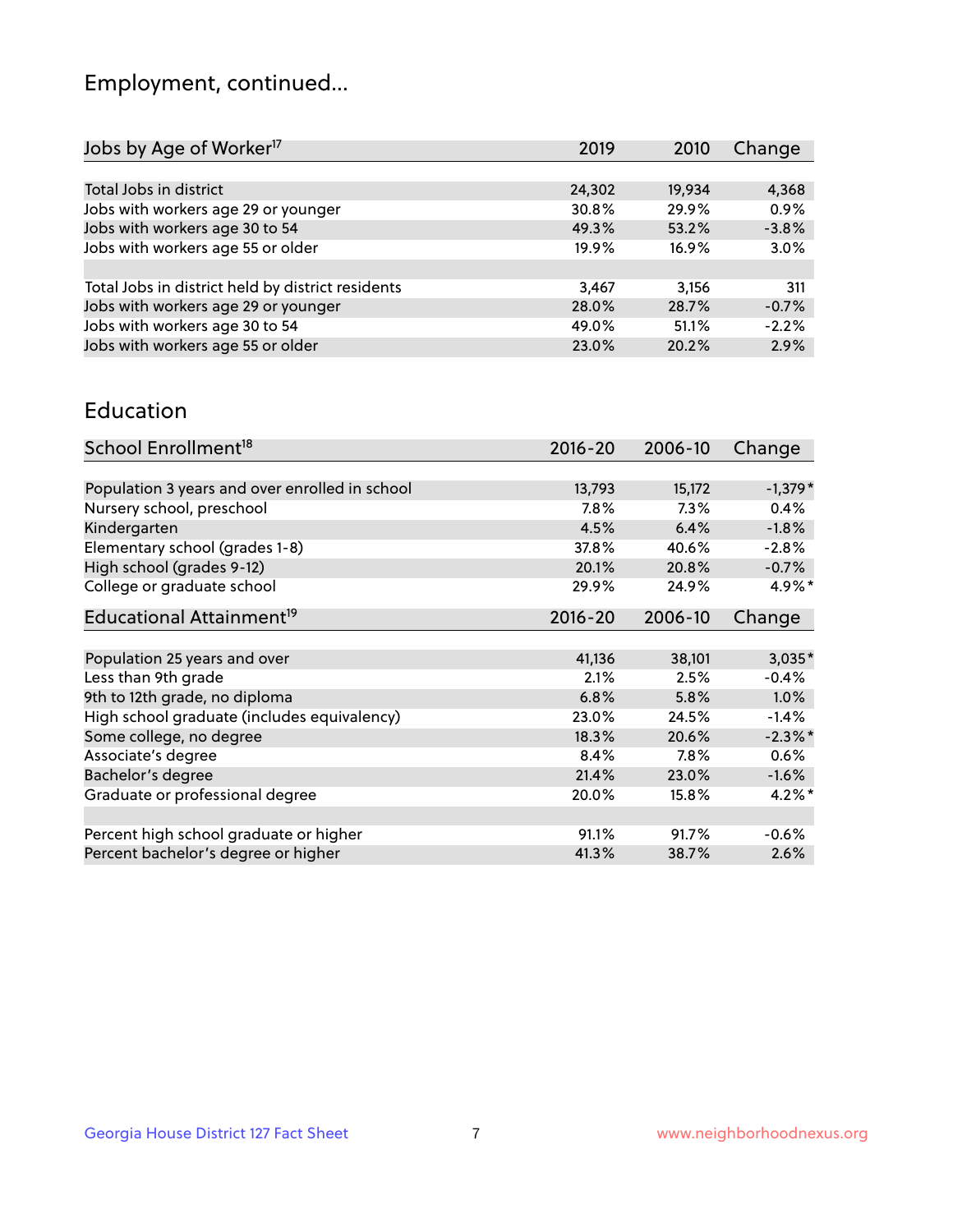## Housing

| <b>Total households</b><br>$-516$<br>21,165<br>21,681<br>$-5.5%$ *<br>Family households (families)<br>66.0%<br>71.5%<br>With own children under 18 years<br>24.8%<br>32.4%<br>$-7.6%$<br>Married-couple family<br>50.7%<br>55.3%<br>$-4.6\%$ *<br>With own children of the householder under 18 years<br>17.0%<br>23.1%<br>$-6.1\%$ *<br>Male householder, no wife present, family<br>2.6%<br>3.6%<br>$-1.0%$<br>With own children of the householder under 18 years<br>0.8%<br>1.7%<br>$-1.0%$<br>Female householder, no husband present, family<br>12.6%<br>12.5%<br>0.1%<br>With own children of the householder under 18 years<br>7.1%<br>$-0.5%$<br>7.7%<br>Nonfamily households<br>34.0%<br>28.5%<br>$5.5%$ *<br>Householder living alone<br>30.4%<br>$5.9\%$ *<br>24.5%<br>65 years and over<br>12.4%<br>4.0%*<br>8.3%<br>$-8.2\%$ *<br>Households with one or more people under 18 years<br>26.7%<br>34.9%<br>Households with one or more people 65 years and over<br>33.2%<br>24.6%<br>$8.7\%$ *<br>$0.14*$<br>Average household size<br>2.71<br>2.57<br>Average family size<br>$0.33*$<br>3.40<br>3.07<br>Housing Occupancy <sup>21</sup><br>$2016 - 20$<br>2006-10<br>Change<br>Total housing units<br>25,989<br>24,277<br>$1,712*$<br>$-7.9%$ *<br>Occupied housing units<br>81.4%<br>89.3%<br>Vacant housing units<br>$7.9\%$ *<br>18.6%<br>10.7%<br>4.0<br>2.4<br>1.6<br>Homeowner vacancy rate<br>$-0.1$<br>Rental vacancy rate<br>14.0<br>14.1<br>Units in Structure <sup>22</sup><br>$2016 - 20$<br>2006-10<br>Change<br>Total housing units<br>25,989<br>24,277<br>$1,712*$<br>$-2.8\%$ *<br>1-unit, detached<br>71.6%<br>74.4%<br>1-unit, attached<br>9.6%<br>6.8%<br>$2.7\%$ *<br>1.0%<br>1.2%<br>2 units<br>$-0.1%$<br>3.5%<br>4.8%<br>$-1.3%$<br>3 or 4 units<br>5 to 9 units<br>5.2%<br>$-1.5%$<br>6.7%<br>5.6%<br>$3.0\%$ *<br>10 to 19 units<br>2.5%<br>20 or more units<br>2.5%<br>2.3%<br>0.2%<br>Mobile home<br>0.9%<br>1.3%<br>$-0.4%$ | Households by Type <sup>20</sup> | 2016-20 | 2006-10 | Change |
|---------------------------------------------------------------------------------------------------------------------------------------------------------------------------------------------------------------------------------------------------------------------------------------------------------------------------------------------------------------------------------------------------------------------------------------------------------------------------------------------------------------------------------------------------------------------------------------------------------------------------------------------------------------------------------------------------------------------------------------------------------------------------------------------------------------------------------------------------------------------------------------------------------------------------------------------------------------------------------------------------------------------------------------------------------------------------------------------------------------------------------------------------------------------------------------------------------------------------------------------------------------------------------------------------------------------------------------------------------------------------------------------------------------------------------------------------------------------------------------------------------------------------------------------------------------------------------------------------------------------------------------------------------------------------------------------------------------------------------------------------------------------------------------------------------------------------------------------------------------------------------------------------------------------------------------------------------------------|----------------------------------|---------|---------|--------|
|                                                                                                                                                                                                                                                                                                                                                                                                                                                                                                                                                                                                                                                                                                                                                                                                                                                                                                                                                                                                                                                                                                                                                                                                                                                                                                                                                                                                                                                                                                                                                                                                                                                                                                                                                                                                                                                                                                                                                                     |                                  |         |         |        |
|                                                                                                                                                                                                                                                                                                                                                                                                                                                                                                                                                                                                                                                                                                                                                                                                                                                                                                                                                                                                                                                                                                                                                                                                                                                                                                                                                                                                                                                                                                                                                                                                                                                                                                                                                                                                                                                                                                                                                                     |                                  |         |         |        |
|                                                                                                                                                                                                                                                                                                                                                                                                                                                                                                                                                                                                                                                                                                                                                                                                                                                                                                                                                                                                                                                                                                                                                                                                                                                                                                                                                                                                                                                                                                                                                                                                                                                                                                                                                                                                                                                                                                                                                                     |                                  |         |         |        |
|                                                                                                                                                                                                                                                                                                                                                                                                                                                                                                                                                                                                                                                                                                                                                                                                                                                                                                                                                                                                                                                                                                                                                                                                                                                                                                                                                                                                                                                                                                                                                                                                                                                                                                                                                                                                                                                                                                                                                                     |                                  |         |         |        |
|                                                                                                                                                                                                                                                                                                                                                                                                                                                                                                                                                                                                                                                                                                                                                                                                                                                                                                                                                                                                                                                                                                                                                                                                                                                                                                                                                                                                                                                                                                                                                                                                                                                                                                                                                                                                                                                                                                                                                                     |                                  |         |         |        |
|                                                                                                                                                                                                                                                                                                                                                                                                                                                                                                                                                                                                                                                                                                                                                                                                                                                                                                                                                                                                                                                                                                                                                                                                                                                                                                                                                                                                                                                                                                                                                                                                                                                                                                                                                                                                                                                                                                                                                                     |                                  |         |         |        |
|                                                                                                                                                                                                                                                                                                                                                                                                                                                                                                                                                                                                                                                                                                                                                                                                                                                                                                                                                                                                                                                                                                                                                                                                                                                                                                                                                                                                                                                                                                                                                                                                                                                                                                                                                                                                                                                                                                                                                                     |                                  |         |         |        |
|                                                                                                                                                                                                                                                                                                                                                                                                                                                                                                                                                                                                                                                                                                                                                                                                                                                                                                                                                                                                                                                                                                                                                                                                                                                                                                                                                                                                                                                                                                                                                                                                                                                                                                                                                                                                                                                                                                                                                                     |                                  |         |         |        |
|                                                                                                                                                                                                                                                                                                                                                                                                                                                                                                                                                                                                                                                                                                                                                                                                                                                                                                                                                                                                                                                                                                                                                                                                                                                                                                                                                                                                                                                                                                                                                                                                                                                                                                                                                                                                                                                                                                                                                                     |                                  |         |         |        |
|                                                                                                                                                                                                                                                                                                                                                                                                                                                                                                                                                                                                                                                                                                                                                                                                                                                                                                                                                                                                                                                                                                                                                                                                                                                                                                                                                                                                                                                                                                                                                                                                                                                                                                                                                                                                                                                                                                                                                                     |                                  |         |         |        |
|                                                                                                                                                                                                                                                                                                                                                                                                                                                                                                                                                                                                                                                                                                                                                                                                                                                                                                                                                                                                                                                                                                                                                                                                                                                                                                                                                                                                                                                                                                                                                                                                                                                                                                                                                                                                                                                                                                                                                                     |                                  |         |         |        |
|                                                                                                                                                                                                                                                                                                                                                                                                                                                                                                                                                                                                                                                                                                                                                                                                                                                                                                                                                                                                                                                                                                                                                                                                                                                                                                                                                                                                                                                                                                                                                                                                                                                                                                                                                                                                                                                                                                                                                                     |                                  |         |         |        |
|                                                                                                                                                                                                                                                                                                                                                                                                                                                                                                                                                                                                                                                                                                                                                                                                                                                                                                                                                                                                                                                                                                                                                                                                                                                                                                                                                                                                                                                                                                                                                                                                                                                                                                                                                                                                                                                                                                                                                                     |                                  |         |         |        |
|                                                                                                                                                                                                                                                                                                                                                                                                                                                                                                                                                                                                                                                                                                                                                                                                                                                                                                                                                                                                                                                                                                                                                                                                                                                                                                                                                                                                                                                                                                                                                                                                                                                                                                                                                                                                                                                                                                                                                                     |                                  |         |         |        |
|                                                                                                                                                                                                                                                                                                                                                                                                                                                                                                                                                                                                                                                                                                                                                                                                                                                                                                                                                                                                                                                                                                                                                                                                                                                                                                                                                                                                                                                                                                                                                                                                                                                                                                                                                                                                                                                                                                                                                                     |                                  |         |         |        |
|                                                                                                                                                                                                                                                                                                                                                                                                                                                                                                                                                                                                                                                                                                                                                                                                                                                                                                                                                                                                                                                                                                                                                                                                                                                                                                                                                                                                                                                                                                                                                                                                                                                                                                                                                                                                                                                                                                                                                                     |                                  |         |         |        |
|                                                                                                                                                                                                                                                                                                                                                                                                                                                                                                                                                                                                                                                                                                                                                                                                                                                                                                                                                                                                                                                                                                                                                                                                                                                                                                                                                                                                                                                                                                                                                                                                                                                                                                                                                                                                                                                                                                                                                                     |                                  |         |         |        |
|                                                                                                                                                                                                                                                                                                                                                                                                                                                                                                                                                                                                                                                                                                                                                                                                                                                                                                                                                                                                                                                                                                                                                                                                                                                                                                                                                                                                                                                                                                                                                                                                                                                                                                                                                                                                                                                                                                                                                                     |                                  |         |         |        |
|                                                                                                                                                                                                                                                                                                                                                                                                                                                                                                                                                                                                                                                                                                                                                                                                                                                                                                                                                                                                                                                                                                                                                                                                                                                                                                                                                                                                                                                                                                                                                                                                                                                                                                                                                                                                                                                                                                                                                                     |                                  |         |         |        |
|                                                                                                                                                                                                                                                                                                                                                                                                                                                                                                                                                                                                                                                                                                                                                                                                                                                                                                                                                                                                                                                                                                                                                                                                                                                                                                                                                                                                                                                                                                                                                                                                                                                                                                                                                                                                                                                                                                                                                                     |                                  |         |         |        |
|                                                                                                                                                                                                                                                                                                                                                                                                                                                                                                                                                                                                                                                                                                                                                                                                                                                                                                                                                                                                                                                                                                                                                                                                                                                                                                                                                                                                                                                                                                                                                                                                                                                                                                                                                                                                                                                                                                                                                                     |                                  |         |         |        |
|                                                                                                                                                                                                                                                                                                                                                                                                                                                                                                                                                                                                                                                                                                                                                                                                                                                                                                                                                                                                                                                                                                                                                                                                                                                                                                                                                                                                                                                                                                                                                                                                                                                                                                                                                                                                                                                                                                                                                                     |                                  |         |         |        |
|                                                                                                                                                                                                                                                                                                                                                                                                                                                                                                                                                                                                                                                                                                                                                                                                                                                                                                                                                                                                                                                                                                                                                                                                                                                                                                                                                                                                                                                                                                                                                                                                                                                                                                                                                                                                                                                                                                                                                                     |                                  |         |         |        |
|                                                                                                                                                                                                                                                                                                                                                                                                                                                                                                                                                                                                                                                                                                                                                                                                                                                                                                                                                                                                                                                                                                                                                                                                                                                                                                                                                                                                                                                                                                                                                                                                                                                                                                                                                                                                                                                                                                                                                                     |                                  |         |         |        |
|                                                                                                                                                                                                                                                                                                                                                                                                                                                                                                                                                                                                                                                                                                                                                                                                                                                                                                                                                                                                                                                                                                                                                                                                                                                                                                                                                                                                                                                                                                                                                                                                                                                                                                                                                                                                                                                                                                                                                                     |                                  |         |         |        |
|                                                                                                                                                                                                                                                                                                                                                                                                                                                                                                                                                                                                                                                                                                                                                                                                                                                                                                                                                                                                                                                                                                                                                                                                                                                                                                                                                                                                                                                                                                                                                                                                                                                                                                                                                                                                                                                                                                                                                                     |                                  |         |         |        |
|                                                                                                                                                                                                                                                                                                                                                                                                                                                                                                                                                                                                                                                                                                                                                                                                                                                                                                                                                                                                                                                                                                                                                                                                                                                                                                                                                                                                                                                                                                                                                                                                                                                                                                                                                                                                                                                                                                                                                                     |                                  |         |         |        |
|                                                                                                                                                                                                                                                                                                                                                                                                                                                                                                                                                                                                                                                                                                                                                                                                                                                                                                                                                                                                                                                                                                                                                                                                                                                                                                                                                                                                                                                                                                                                                                                                                                                                                                                                                                                                                                                                                                                                                                     |                                  |         |         |        |
|                                                                                                                                                                                                                                                                                                                                                                                                                                                                                                                                                                                                                                                                                                                                                                                                                                                                                                                                                                                                                                                                                                                                                                                                                                                                                                                                                                                                                                                                                                                                                                                                                                                                                                                                                                                                                                                                                                                                                                     |                                  |         |         |        |
|                                                                                                                                                                                                                                                                                                                                                                                                                                                                                                                                                                                                                                                                                                                                                                                                                                                                                                                                                                                                                                                                                                                                                                                                                                                                                                                                                                                                                                                                                                                                                                                                                                                                                                                                                                                                                                                                                                                                                                     |                                  |         |         |        |
|                                                                                                                                                                                                                                                                                                                                                                                                                                                                                                                                                                                                                                                                                                                                                                                                                                                                                                                                                                                                                                                                                                                                                                                                                                                                                                                                                                                                                                                                                                                                                                                                                                                                                                                                                                                                                                                                                                                                                                     |                                  |         |         |        |
|                                                                                                                                                                                                                                                                                                                                                                                                                                                                                                                                                                                                                                                                                                                                                                                                                                                                                                                                                                                                                                                                                                                                                                                                                                                                                                                                                                                                                                                                                                                                                                                                                                                                                                                                                                                                                                                                                                                                                                     |                                  |         |         |        |
|                                                                                                                                                                                                                                                                                                                                                                                                                                                                                                                                                                                                                                                                                                                                                                                                                                                                                                                                                                                                                                                                                                                                                                                                                                                                                                                                                                                                                                                                                                                                                                                                                                                                                                                                                                                                                                                                                                                                                                     |                                  |         |         |        |
|                                                                                                                                                                                                                                                                                                                                                                                                                                                                                                                                                                                                                                                                                                                                                                                                                                                                                                                                                                                                                                                                                                                                                                                                                                                                                                                                                                                                                                                                                                                                                                                                                                                                                                                                                                                                                                                                                                                                                                     |                                  |         |         |        |
|                                                                                                                                                                                                                                                                                                                                                                                                                                                                                                                                                                                                                                                                                                                                                                                                                                                                                                                                                                                                                                                                                                                                                                                                                                                                                                                                                                                                                                                                                                                                                                                                                                                                                                                                                                                                                                                                                                                                                                     |                                  |         |         |        |
|                                                                                                                                                                                                                                                                                                                                                                                                                                                                                                                                                                                                                                                                                                                                                                                                                                                                                                                                                                                                                                                                                                                                                                                                                                                                                                                                                                                                                                                                                                                                                                                                                                                                                                                                                                                                                                                                                                                                                                     |                                  |         |         |        |
|                                                                                                                                                                                                                                                                                                                                                                                                                                                                                                                                                                                                                                                                                                                                                                                                                                                                                                                                                                                                                                                                                                                                                                                                                                                                                                                                                                                                                                                                                                                                                                                                                                                                                                                                                                                                                                                                                                                                                                     | Boat, RV, van, etc.              | 0.1%    | 0.0%    | 0.1%   |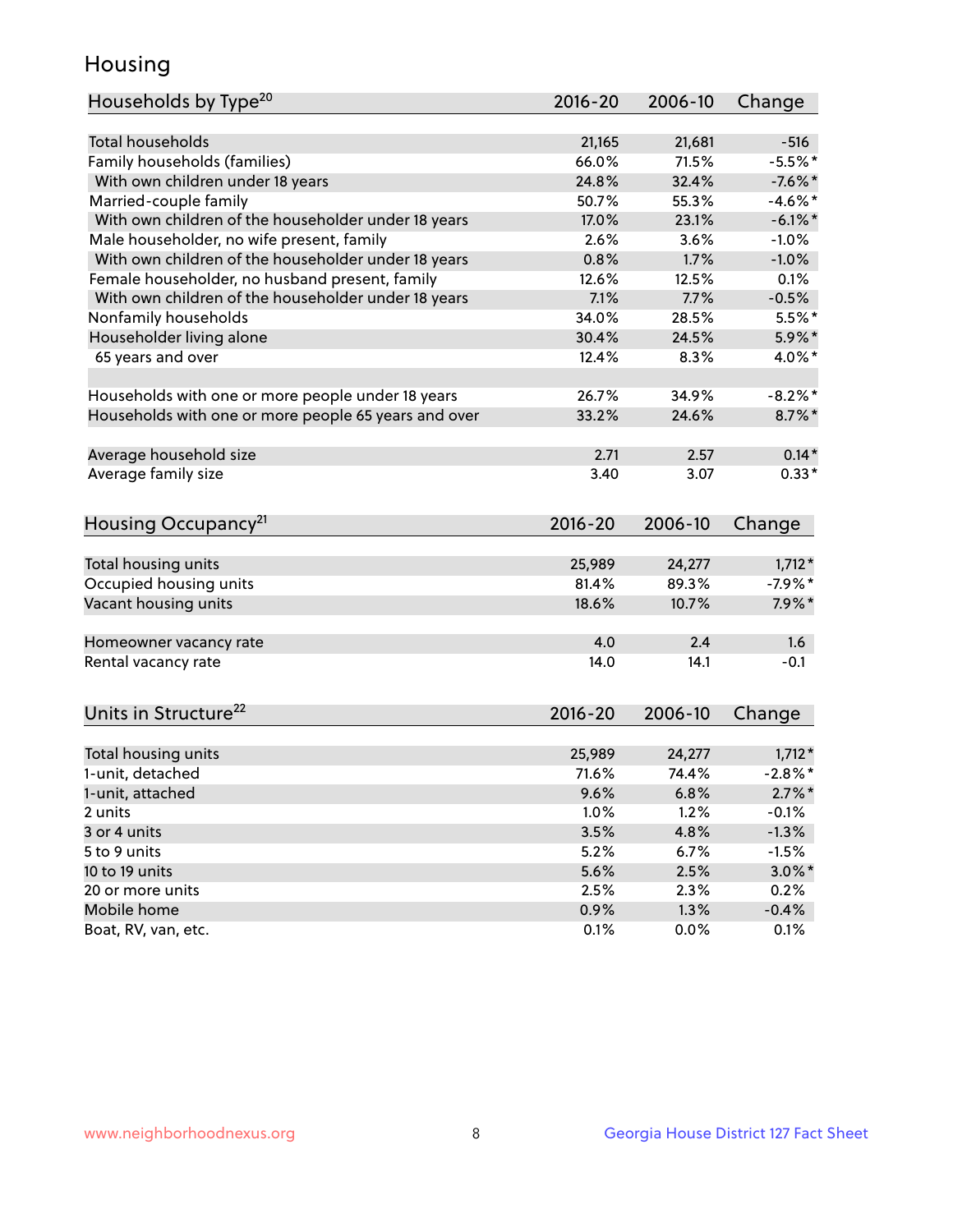## Housing, Continued...

| Year Structure Built <sup>23</sup>               | 2016-20        | 2006-10        | Change        |
|--------------------------------------------------|----------------|----------------|---------------|
| Total housing units                              | 25,989         | 24,277         | $1,712*$      |
| Built 2014 or later                              | 4.9%           | (X)            | (X)           |
| Built 2010 to 2013                               | 4.2%           | (X)            | (X)           |
| Built 2000 to 2009                               | 9.9%           | 10.6%          | $-0.7%$       |
| Built 1990 to 1999                               | 17.5%          | 17.0%          | 0.5%          |
| Built 1980 to 1989                               | 22.6%          | 24.7%          | $-2.1%$       |
| Built 1970 to 1979                               | 19.7%          | 24.1%          | $-4.4\%$ *    |
| Built 1960 to 1969                               | 11.2%          | 12.7%          | $-1.6%$       |
| Built 1950 to 1959                               | 5.9%           | 5.9%           | 0.1%          |
| Built 1940 to 1949                               | 1.5%           | 1.8%           | $-0.3%$       |
| Built 1939 or earlier                            | 2.7%           | 3.2%           | $-0.5%$       |
|                                                  |                |                |               |
| Housing Tenure <sup>24</sup>                     | $2016 - 20$    | 2006-10        | Change        |
| Occupied housing units                           | 21,165         | 21,681         | $-516$        |
| Owner-occupied                                   | 70.3%          | 75.5%          | $-5.2\%$ *    |
| Renter-occupied                                  | 29.7%          | 24.5%          | $5.2\%$ *     |
| Average household size of owner-occupied unit    | 2.82           | 2.63           | $0.19*$       |
| Average household size of renter-occupied unit   | 2.45           | 2.37           | 0.08          |
| Residence 1 Year Ago <sup>25</sup>               | $2016 - 20$    | 2006-10        | Change        |
| Population 1 year and over                       | 56,977         | 55,649         | 1,328         |
| Same house                                       | 86.7%          | 85.5%          | 1.2%          |
| Different house in the U.S.                      | 11.8%          | 14.0%          | $-2.1%$       |
| Same county                                      | 4.7%           | 6.5%           | $-1.8%$       |
| Different county                                 | 7.1%           | 7.5%           | $-0.4%$       |
| Same state                                       | 4.3%           | 4.1%           | 0.1%          |
| Different state                                  | 2.9%           | 3.3%           | $-0.5%$       |
| Abroad                                           | 1.5%           | 0.5%           | $0.9\% *$     |
| Value of Housing Unit <sup>26</sup>              | $2016 - 20$    | 2006-10        | Change        |
|                                                  |                |                |               |
| Owner-occupied units                             | 14,876         | 16,368         | $-1,493*$     |
| Less than \$50,000                               | 4.0%           | 2.9%           | 1.1%          |
| \$50,000 to \$99,999                             | 6.6%           | 14.8%          | $-8.1\%$ *    |
| \$100,000 to \$149,999<br>\$150,000 to \$199,999 | 25.6%          | 26.8%          | $-1.2%$       |
| \$200,000 to \$299,999                           | 19.2%          | 18.7%<br>19.0% | 0.4%          |
| \$300,000 to \$499,999                           | 21.8%<br>15.6% | 11.2%          | 2.8%<br>4.4%* |
|                                                  | 6.4%           | 5.2%           | 1.2%          |
| \$500,000 to \$999,999<br>\$1,000,000 or more    | 0.8%           | 1.4%           | $-0.6%$       |
| Median (dollars)                                 | 181,627        | 161,160        | 20,468*       |
| Mortgage Status <sup>27</sup>                    | $2016 - 20$    | 2006-10        | Change        |
|                                                  |                |                |               |
| Owner-occupied units                             | 14,876         | 16,368         | $-1,493*$     |
| Housing units with a mortgage                    | 61.4%          | 71.4%          | $-9.9%$ *     |
| Housing units without a mortgage                 | 38.6%          | 28.6%          | $9.9\%*$      |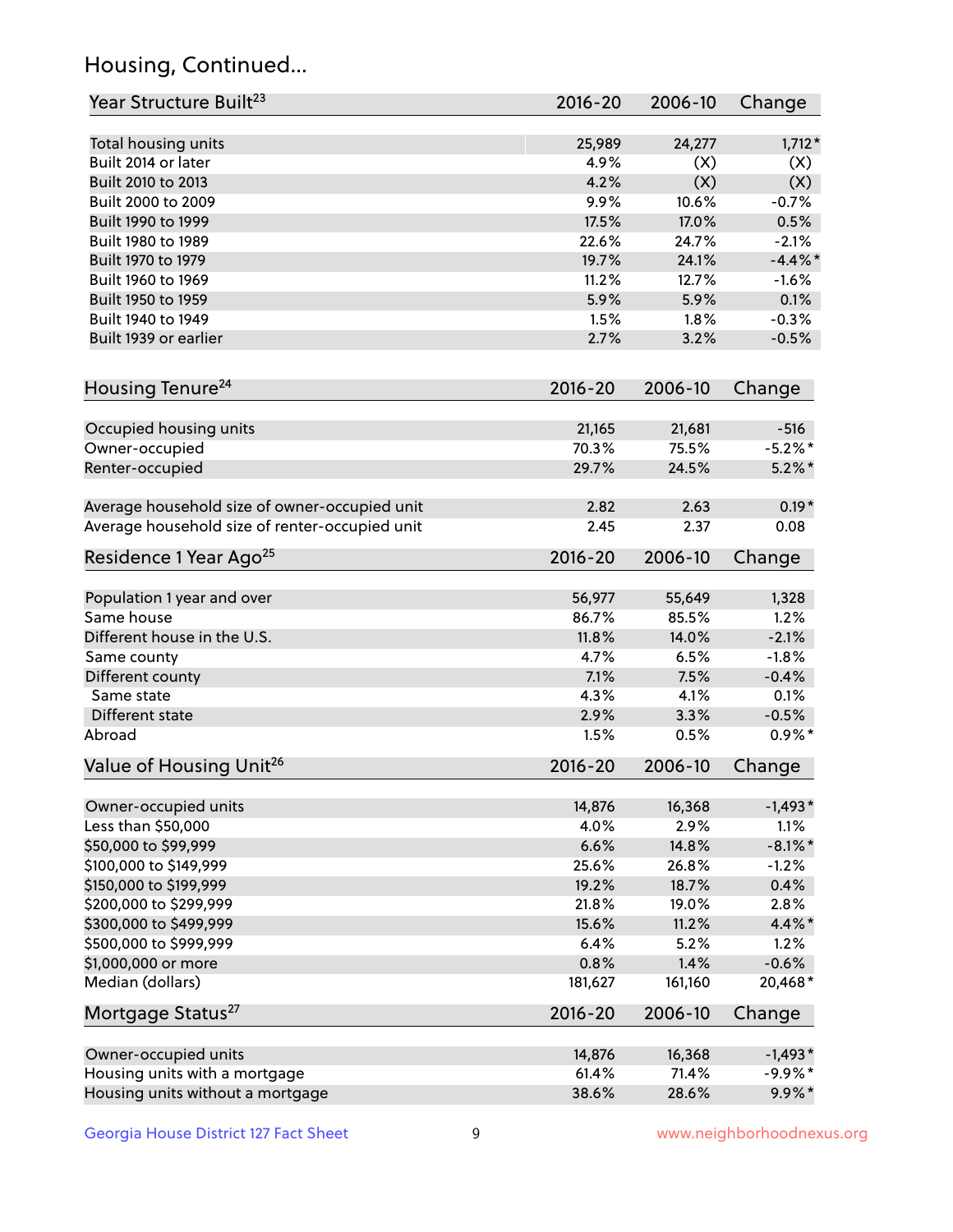## Housing, Continued...

| Selected Monthly Owner Costs <sup>28</sup>                                            | 2016-20     | 2006-10 | Change     |
|---------------------------------------------------------------------------------------|-------------|---------|------------|
| Housing units with a mortgage                                                         | 9,140       | 11,682  | $-2,542*$  |
| Less than \$300                                                                       | 0.1%        | 0.1%    | $0.0\%$    |
| \$300 to \$499                                                                        | 1.3%        | 0.7%    | 0.6%       |
| \$500 to \$999                                                                        | 18.6%       | 25.1%   | $-6.5%$ *  |
| \$1,000 to \$1,499                                                                    | 37.8%       | 34.4%   | 3.4%       |
| \$1,500 to \$1,999                                                                    | 18.3%       | 19.5%   | $-1.2%$    |
| \$2,000 to \$2,999                                                                    | 17.7%       | 12.2%   | $5.6\%$ *  |
| \$3,000 or more                                                                       | 6.2%        | 8.1%    | $-1.9\%$   |
| Median (dollars)                                                                      | 1,408       | 1,326   | $82*$      |
| Housing units without a mortgage                                                      | 5,736       | 4,686   | $1,050*$   |
| Less than \$150                                                                       | 1.3%        | 3.5%    | $-2.1%$    |
| \$150 to \$249                                                                        | 7.1%        | 16.7%   | $-9.6\%$ * |
| \$250 to \$349                                                                        | 15.4%       | 23.9%   | $-8.5%$ *  |
| \$350 to \$499                                                                        | 27.8%       | 27.4%   | 0.4%       |
| \$500 to \$699                                                                        | 28.9%       | 17.2%   | 11.6%*     |
| \$700 or more                                                                         | 19.4%       | 11.2%   | 8.2%       |
| Median (dollars)                                                                      | 490         | 374     | $116*$     |
| Selected Monthly Owner Costs as a Percentage of<br>Household Income <sup>29</sup>     | $2016 - 20$ | 2006-10 | Change     |
| Housing units with a mortgage (excluding units where<br>SMOCAPI cannot be computed)   | 9,066       | 11,589  | $-2,522*$  |
| Less than 20.0 percent                                                                | 57.1%       | 45.6%   | $11.4\%$ * |
| 20.0 to 24.9 percent                                                                  | 16.1%       | 15.7%   | 0.4%       |
| 25.0 to 29.9 percent                                                                  | 8.0%        | 11.0%   | $-3.0\%$ * |
| 30.0 to 34.9 percent                                                                  | 5.5%        | 8.3%    | $-2.8\%$ * |
| 35.0 percent or more                                                                  | 13.3%       | 19.4%   | $-6.1\%$ * |
| Not computed                                                                          | 73          | 93      | $-20$      |
| Housing unit without a mortgage (excluding units where<br>SMOCAPI cannot be computed) | 5,697       | 4,605   | 1,092      |
| Less than 10.0 percent                                                                | 57.8%       | 53.7%   | 4.0%       |
| 10.0 to 14.9 percent                                                                  | 19.2%       | 19.3%   | $-0.2%$    |
| 15.0 to 19.9 percent                                                                  | 8.9%        | 10.5%   | $-1.6%$    |
| 20.0 to 24.9 percent                                                                  | 4.6%        | 4.6%    | 0.0%       |
| 25.0 to 29.9 percent                                                                  | 2.2%        | 3.4%    | $-1.2%$    |
| 30.0 to 34.9 percent                                                                  | 0.9%        | $2.7\%$ | $-1.7%$    |
| 35.0 percent or more                                                                  | 6.4%        | 5.8%    | 0.7%       |
| Not computed                                                                          | 39          | 82      | $-43$      |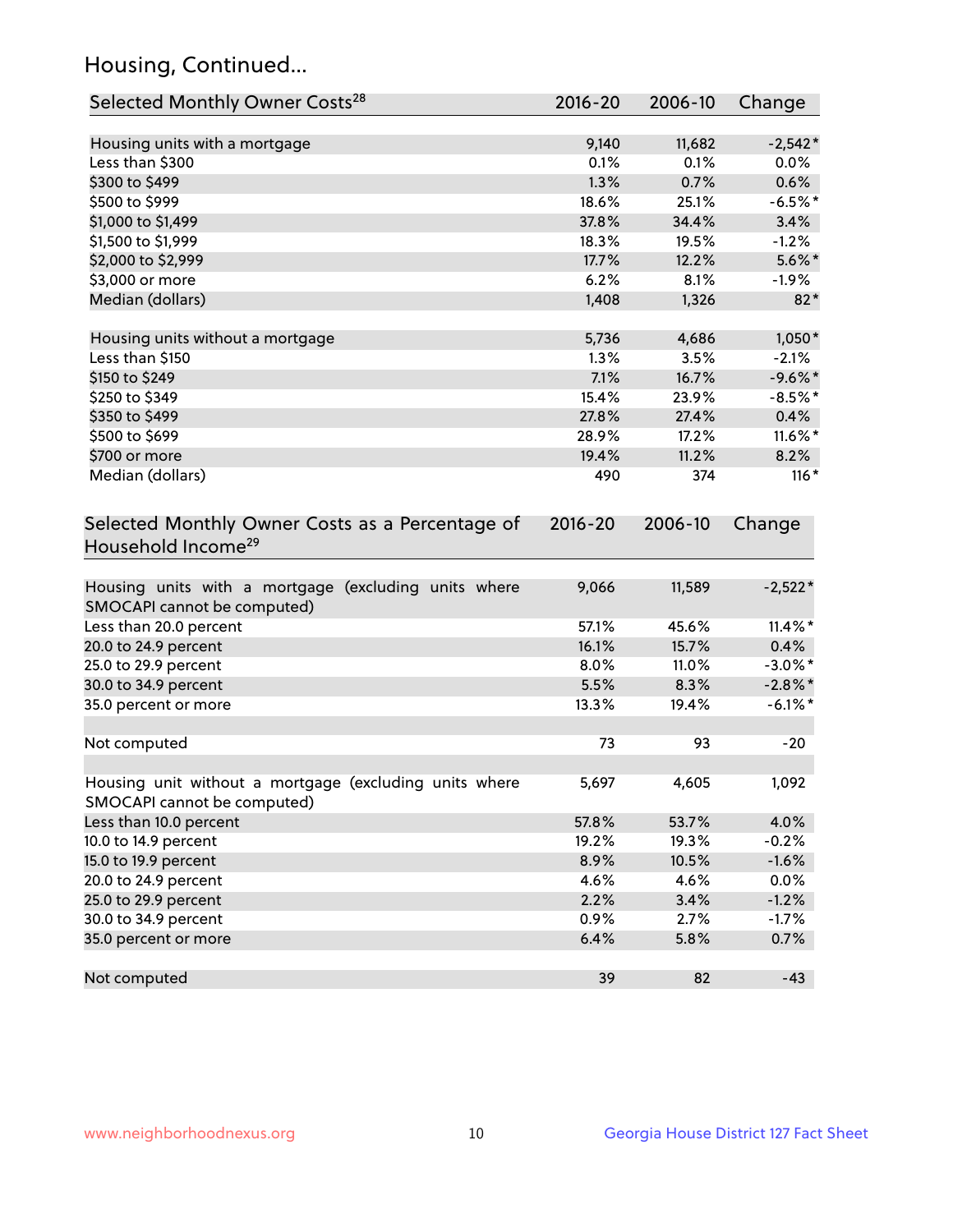## Housing, Continued...

| Gross Rent <sup>30</sup>   | 2016-20 | 2006-10 | Change     |
|----------------------------|---------|---------|------------|
|                            |         |         |            |
| Occupied units paying rent | 6,022   | 5,126   | 896*       |
| Less than \$200            | 0.2%    | 2.3%    | $-2.1%$    |
| \$200 to \$499             | 2.8%    | 5.9%    | $-3.1%$    |
| \$500 to \$749             | 13.6%   | 39.0%   | $-25.4%$ * |
| \$750 to \$999             | 32.0%   | 25.2%   | 6.8%       |
| \$1,000 to \$1,499         | 41.0%   | 23.6%   | 17.4%*     |
| \$1,500 to \$1,999         | 6.8%    | 1.6%    | 5.2%       |
| \$2,000 or more            | 3.6%    | 2.3%    | 1.3%       |
| Median (dollars)           | 1,014   | 849     | $165*$     |
|                            |         |         |            |
| No rent paid               | 268     | 187     | 81         |

| Gross Rent as a Percentage of Household Income <sup>31</sup>                   | $2016 - 20$ | 2006-10  | Change  |
|--------------------------------------------------------------------------------|-------------|----------|---------|
|                                                                                |             |          |         |
| Occupied units paying rent (excluding units where GRAPI<br>cannot be computed) | 5,928       | 5,076    | 852     |
| Less than 15.0 percent                                                         | 17.2%       | 10.6%    | 6.7%    |
| 15.0 to 19.9 percent                                                           | 13.9%       | 15.8%    | $-1.9%$ |
| 20.0 to 24.9 percent                                                           | 14.4%       | $11.8\%$ | 2.5%    |
| 25.0 to 29.9 percent                                                           | 10.3%       | 11.9%    | $-1.6%$ |
| 30.0 to 34.9 percent                                                           | $10.0\%$    | 9.7%     | 0.2%    |
| 35.0 percent or more                                                           | 34.3%       | 40.2%    | $-5.9%$ |
|                                                                                |             |          |         |
| Not computed                                                                   | 362         | 237      | 125     |

## Transportation

| Commuting to Work <sup>32</sup>           | 2016-20 | 2006-10 | Change    |
|-------------------------------------------|---------|---------|-----------|
|                                           |         |         |           |
| Workers 16 years and over                 | 27,796  | 25,864  | $1,932*$  |
| Car, truck, or van - drove alone          | 85.2%   | 85.6%   | $-0.4%$   |
| Car, truck, or van - carpooled            | 8.8%    | 9.1%    | $-0.4%$   |
| Public transportation (excluding taxicab) | $0.3\%$ | $0.3\%$ | 0.0%      |
| Walked                                    | 0.5%    | 1.0%    | $-0.5%$   |
| Other means                               | 0.6%    | $1.2\%$ | $-0.6%$   |
| Worked at home                            | 4.6%    | 2.8%    | $1.8\%$ * |
|                                           |         |         |           |
| Mean travel time to work (minutes)        | 21.9    | 20.2    | $1.7*$    |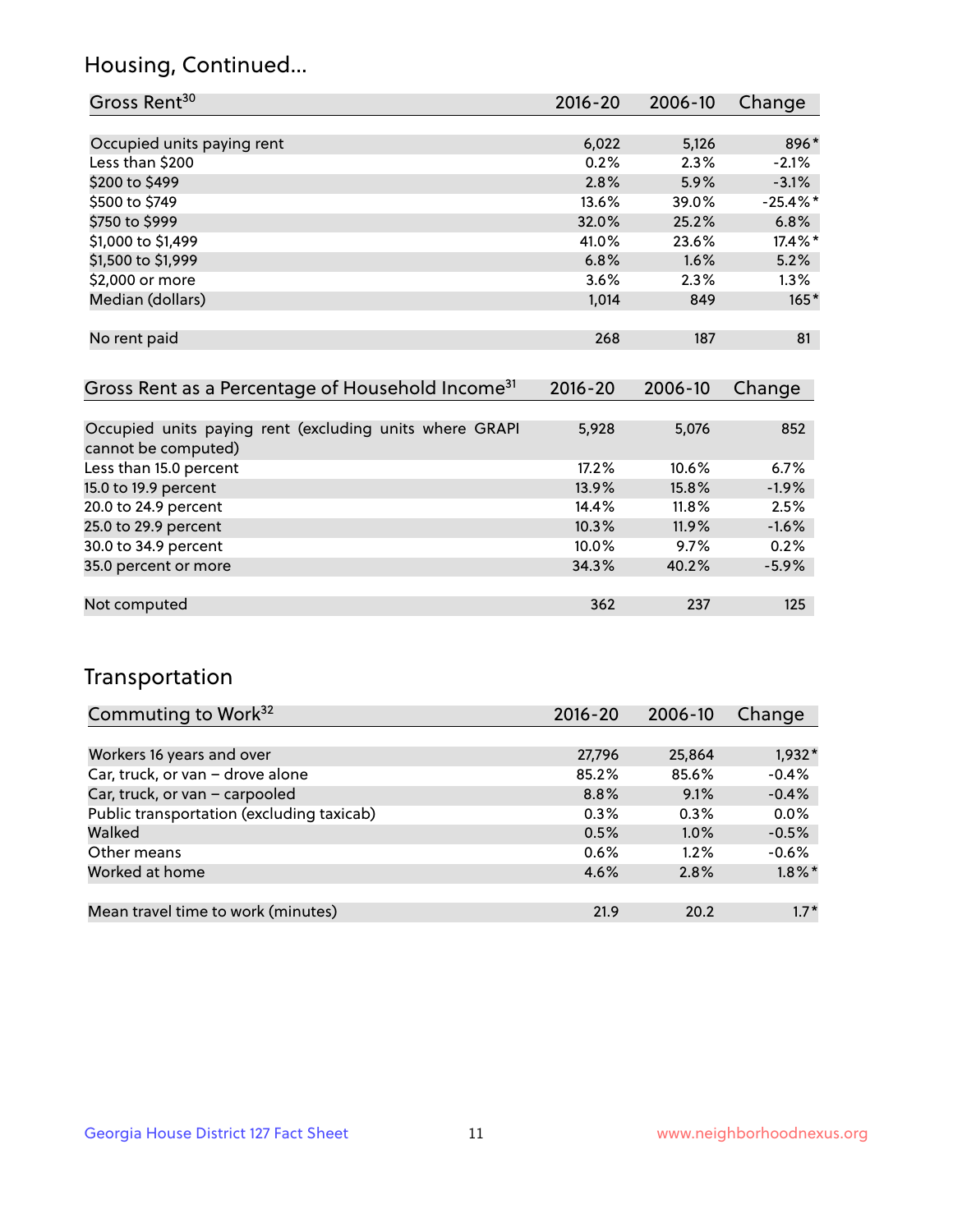## Transportation, Continued...

| Vehicles Available <sup>33</sup> | 2016-20 | 2006-10 | Change     |
|----------------------------------|---------|---------|------------|
|                                  |         |         |            |
| Occupied housing units           | 21,165  | 21,681  | $-516$     |
| No vehicles available            | 3.3%    | 3.0%    | 0.4%       |
| 1 vehicle available              | 36.1%   | 31.6%   | $4.5\%$ *  |
| 2 vehicles available             | 40.4%   | 44.8%   | $-4.4\%$ * |
| 3 or more vehicles available     | 20.2%   | 20.6%   | $-0.4%$    |

#### Health

| Health Insurance coverage <sup>34</sup>                 | 2016-20 |
|---------------------------------------------------------|---------|
|                                                         |         |
| Civilian Noninstitutionalized Population                | 56,941  |
| With health insurance coverage                          | 89.0%   |
| With private health insurance coverage                  | 75.8%   |
| With public health coverage                             | 28.4%   |
| No health insurance coverage                            | 11.0%   |
| Civilian Noninstitutionalized Population Under 19 years | 12,825  |
| No health insurance coverage                            | 4.9%    |
| Civilian Noninstitutionalized Population 19 to 64 years | 33,722  |
| In labor force:                                         | 26,529  |
| Employed:                                               | 25,267  |
| With health insurance coverage                          | 87.0%   |
| With private health insurance coverage                  | 84.3%   |
| With public coverage                                    | 6.4%    |
| No health insurance coverage                            | 13.0%   |
| Unemployed:                                             | 1,263   |
| With health insurance coverage                          | 44.9%   |
| With private health insurance coverage                  | 33.0%   |
| With public coverage                                    | 13.1%   |
| No health insurance coverage                            | 55.1%   |
| Not in labor force:                                     | 7,193   |
| With health insurance coverage                          | 77.8%   |
| With private health insurance coverage                  | 61.6%   |
| With public coverage                                    | 22.8%   |
| No health insurance coverage                            | 22.2%   |